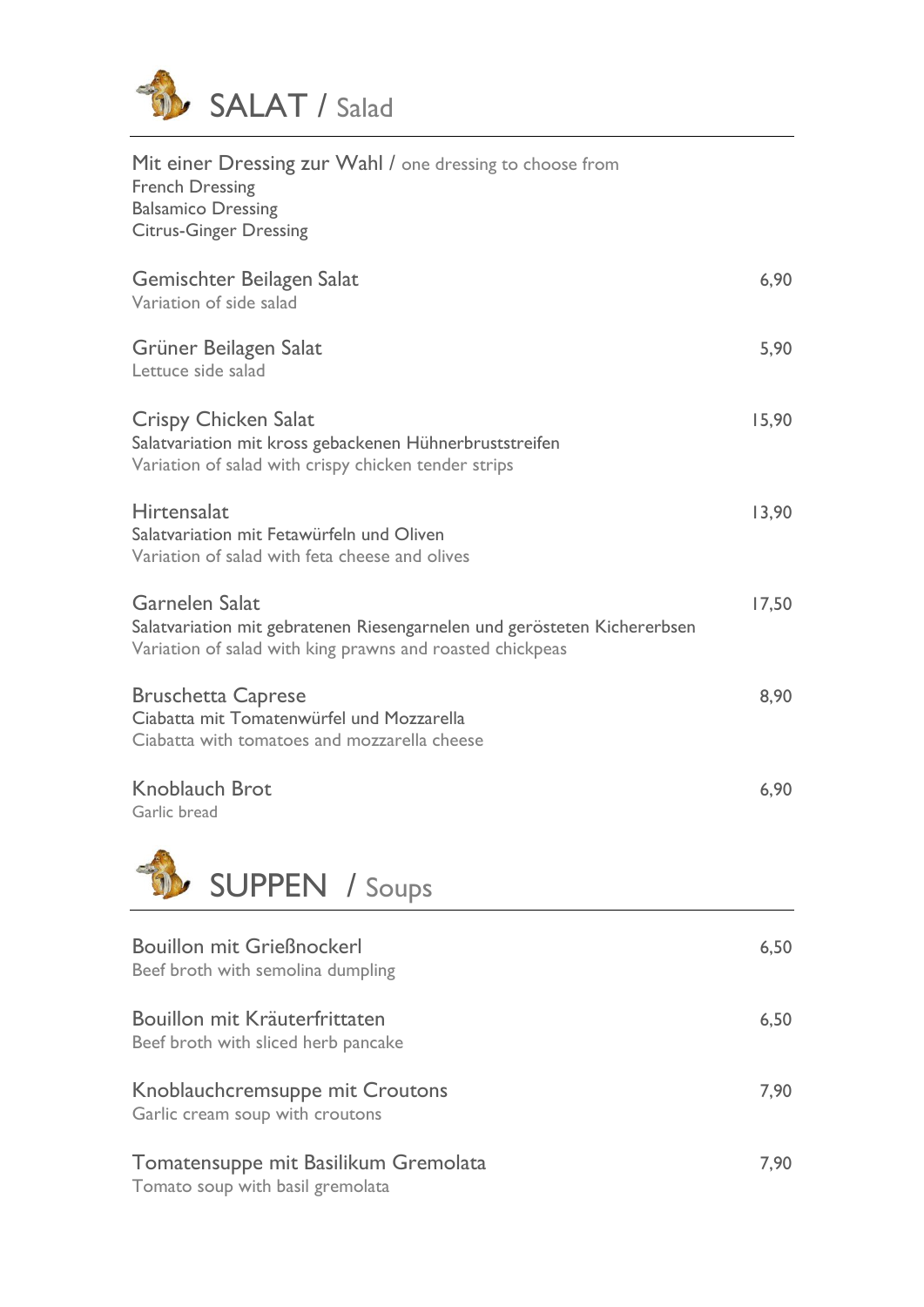

| Paznauner Almkäsespätzle im Pfand'l serviert<br>mit würzigem Paznauner Alm- und Bergkäse und hausgemachten Röstzwiebeln<br>pan served Spaetzle (flour gnocchi) in tasty cheese with fried onions                                                                    | 15,90 |
|---------------------------------------------------------------------------------------------------------------------------------------------------------------------------------------------------------------------------------------------------------------------|-------|
| Knödel Duett an Krensauce<br>hausgemachter Spinatknödel und Rote Beete Knödel mit Fetatopping<br>spinach and beetroot dumpling with horseradish sauce and feta topping                                                                                              | 15,90 |
| Linguine alla Puttanesca<br>in einer scharf-würzigen Tomatensauce mit Oliven, Kapern und Sardellenfilets<br>in a tasty spicy tomato sauce with olives, capers and anchovies                                                                                         | 15,90 |
| <b>Tiroler Lachsforellen Filet</b><br>an Zitronenrisotto und Veltlinersauce<br>fillet of tyrolean salmon trout with lemon risotto and white wine sauce                                                                                                              | 23,50 |
| <b>Wiener Schnitzel</b><br>vom zarten Kalbsrücken<br>in Butterschmalz geschwenkt dazu knusprige Pommes frites und Preiselbeeren<br>breaded escalope of veal loin with crispy french fries and red whortleberries                                                    | 24,90 |
| Bergsteiger Cordon Bleu vom Schweinskarree<br>herzhaft gefüllt mit Speck, Zwiebeln & Bergkäse<br>dazu Spätzle und Champignonsauce<br>breaded escalope from porc loin stuffed with bacon, onions & alpine cheese<br>with Spaetzle (flour gnocchi) and muschroomsauce | 22,50 |
| Tafelspitz zartes Gustostück vom Rind<br>an Krensauce dazu Röstkartoffeln, Blattspinat und Wurzeljulienne<br>tender slices of boiled beef with roasted potatoes, spinach<br>horseradish sauce & vegetabel julienne                                                  | 22,50 |
| Zwiebelrostbraten<br>in pikanter Zwiebelsauce dazu Röstkartoffeln und hausgemachte Röstzwiebeln<br>freshly roasted beef escalope of sirloin in tasty onion sauce with<br>roasted potatoes and fried onions                                                          | 24,90 |
| Saftiges Wiener Rindsgulasch<br>mit Zwiebeln gebunden dazu Spätzle und Gurkenrelish<br>Viennese beef goulash with Spaetzle (flour gnocchi) and cucumber sauce                                                                                                       | 18,50 |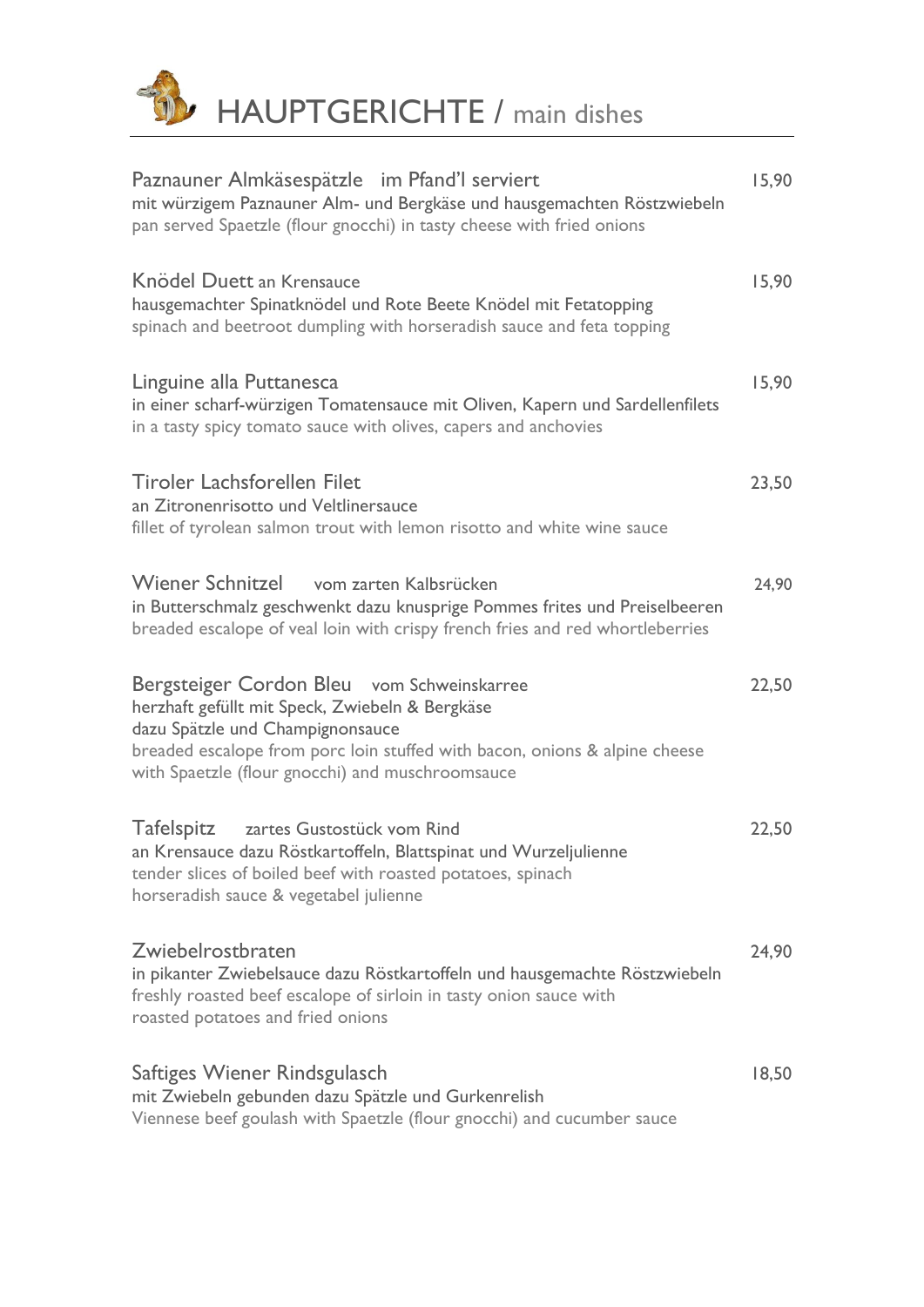

Mit einer Beilage zur Wahl / one side dish to choose from Pommes frites / french fries Ofenkartoffel mit Sauerrahm / baked potatoe with sour cream Knoblauchbrot / garlic bread Grillgemüse / grill vegetabels Beilagensalat / side salad

|                                            | Beef & Porc Rindersteak und Schweinefilet vom Grill | 23.50 |  |  |
|--------------------------------------------|-----------------------------------------------------|-------|--|--|
|                                            | dazu Kräuterbutter, American BBQ-Sauce und Mais     |       |  |  |
| beef steak and medaillons from porc tender |                                                     |       |  |  |
|                                            | with herb butter, American BBQ-Sauce and sweet corn |       |  |  |

Rumpsteak vom heimischen Rind 28,90 dazu Sauce Bernaise und Kräuterbutter sirloin steak with sauce bernaise and herb butter

Heißer Stein 250 g Rinder Filet in feine Scheiben portioniert 38,50 zum Selbstbraten auf einem 300 °C heißen Lavastein dazu Kräuterbutter & American BBQ-Sauce & grüne Pfeffer Mayonnaise **Hot stone 250 g sliced beef tender loin**  for self-cooking on a 300 °C hot lava-stone with herb butter & American BBQ sauce & green pepper mayonnaise

Heißer Stein "Surf & Turf" 49,00 250 g Rinder Filet + 3 Stk. Garnelen zum Selbstbraten auf 300 °C heißem Lavastein mit Kräuterbutter & BBQ-Sauce & grüner Pfeffer Mayonnaise **Hot stone 250 g sliced beef tender loin + 3 pcs. King prawns** for self-cooking on a 300 °C hot lava-stone with herb butter & American BBQ sauce & green pepper mayonnaise